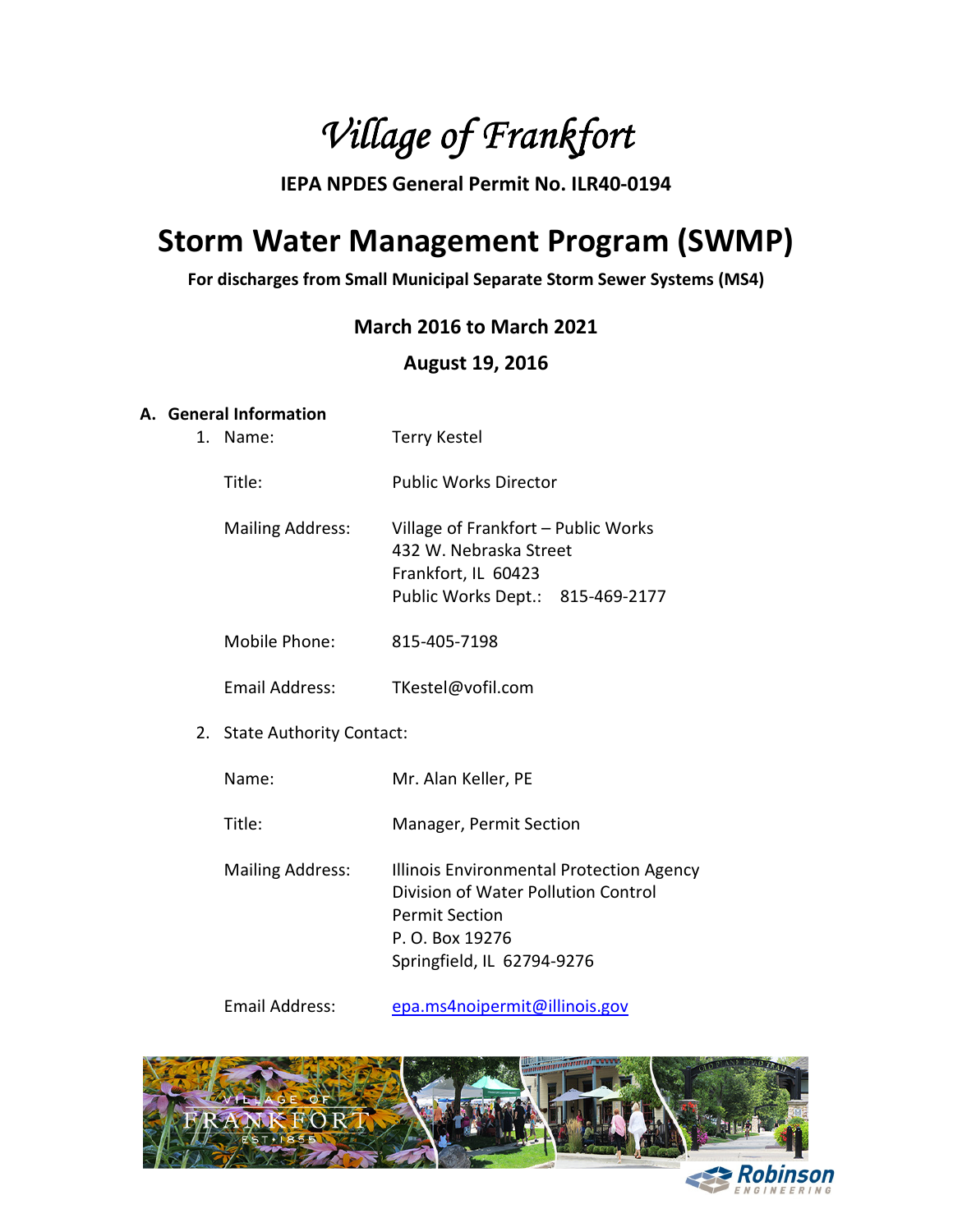## B. Governmental entities in which MS4 is located:

- 1. Cook County
- 2. Will County

## C. Names of known receiving waters:

- 1. Hickory Creek
- 2. Hickory Creek Tributary 2
- 3. Hickory Creek Tributary A
- 4. Jackson Creek
- 5. Jackson Creek Tributary B
- 6. Hickory Creek Tributary 1
- 7. Hickory Creek Tributary 3
- 8. Union Drainage Ditch
- 9. Jackson Creek Tributary A

# D. Storm Water Management Program Requirements:

- 1. The Village must develop, implement, and enforce a storm water management program designed to reduce the discharge of pollutants from its small municipal separate storm sewer system (MS4) to the maximum extent practicable (MEP), to protect water quality, and to satisfy the appropriate water quality requirements of the Illinois Pollution Control Board Rules and Regulations (35 Ill. Adm. Code, Subtitle C, Chapter 1) and the Clean Water Act. The storm water management program must include the 6 Minimum Control Measures (MCMs). The U.S. Environmental Protection Agency's National Menu of Storm Water Best Management Practices (https://www.epa.gov/npdes/national-menu-bestmanagement-practices-bmps-stormwater#edu) and the most recent version of the Illinois Urban Manual should be consulted regarding the selection of appropriate BMPs.
- 2. You may partner with other MS4s to develop and implement your storm water management program.
- 3. For further details on the requirements for each of the 6 MCMs, please refer to the latest version of the General NPDES Permit No. ILR40.

## E. Minimum Control Measures (MCMs):

- 1. Public Education and Outreach (MCM 1)
- 2. Public Participation/Involvement (MCM 2)
- 3. Illicit Discharge Detection and Elimination (MCM 3)
- 4. Construction Site Runoff Control (MCM 4)
- 5. Post-Construction Runoff Control (MCM 5)
- 6. Pollution Prevention/Good Housekeeping (MCM 6)

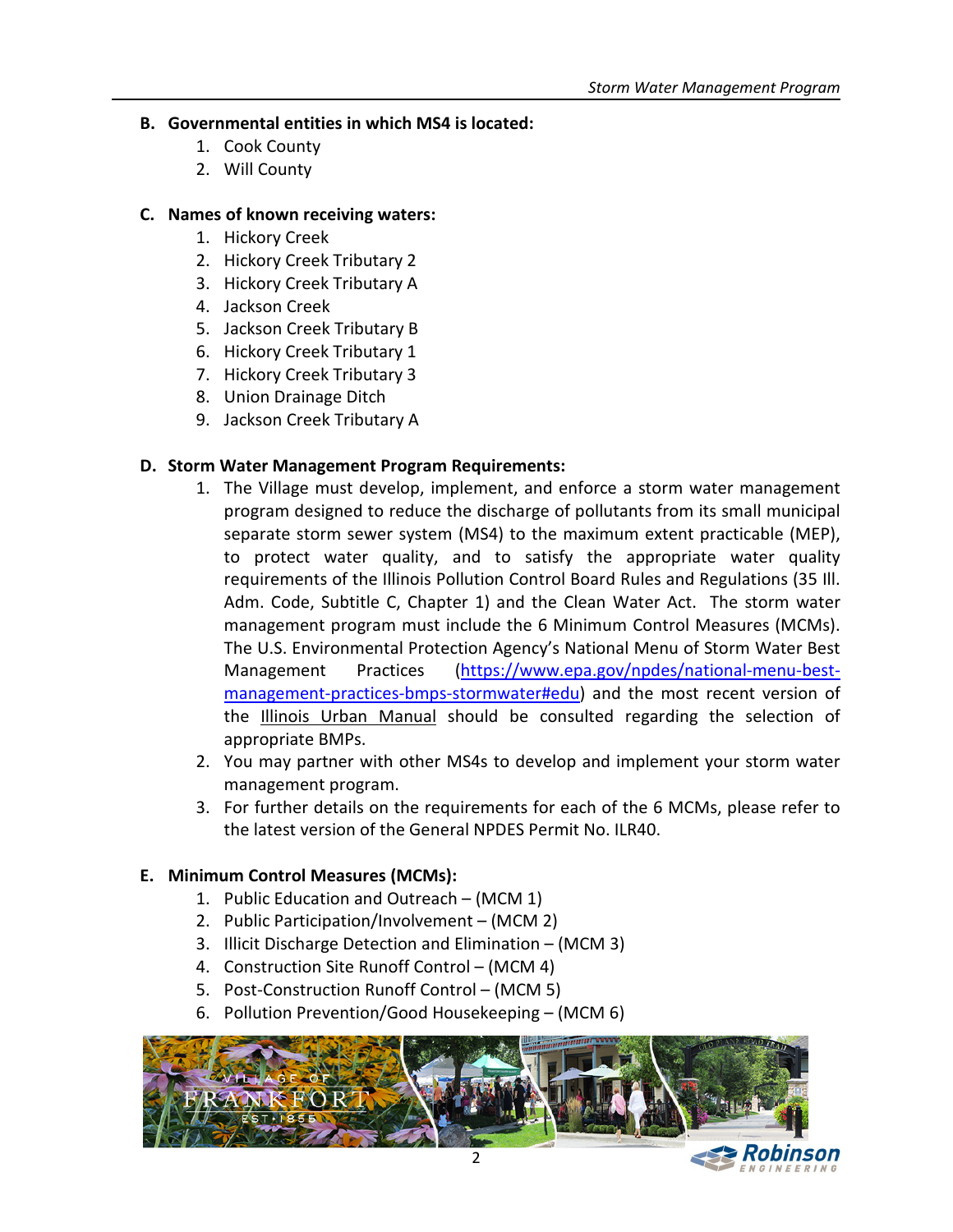## F. Best Management Practices (BMPs):

| A. Public Education and Outreach                | D. Construction Site Runoff Control               |  |  |
|-------------------------------------------------|---------------------------------------------------|--|--|
| A.1 Distributed Paper Material                  | D.1 Regulatory Control Program                    |  |  |
| A.2 Speaking Engagement                         | D.2 Erosion and Sediment Control BMPs             |  |  |
| A.3 Public Service Announcement                 | D.3 Other Waste Control Program                   |  |  |
| A.4 Community Event                             | D.4 Site Plan Review Procedures                   |  |  |
| A.5 Classroom Education Material                | D.5 Public Information Handling Procedures        |  |  |
| A.6 Other Public Education                      | D.6 Site Inspection/Enforcement Procedures        |  |  |
|                                                 | D.7 Other Construction Site Runoff Controls       |  |  |
| B. Public Participation/Involvement             |                                                   |  |  |
| <b>B.1</b> Public Panel                         | E. Post-Construction Runoff Control               |  |  |
| <b>B.2 Educational Volunteer</b>                | E.1 Community Control Strategy                    |  |  |
| <b>B.3 Stakeholder Meeting</b>                  | <b>Regulatory Control Program</b><br>E.2          |  |  |
| <b>B.4</b> Public Hearing                       | Long Term O&M Procedures<br>E.3                   |  |  |
| <b>B.5 Volunteer Monitoring</b>                 | Pre-Const Review of BMP Designs<br>E.4            |  |  |
| <b>B.6 Program Coordination</b>                 | Site Inspections during Construction<br>E.5       |  |  |
| Other Public Involvement<br>B.7                 | E.6 Post-Construction Inspections                 |  |  |
|                                                 | E.7<br><b>Other Post-Const Runoff Controls</b>    |  |  |
| C. Illicit Discharge Detection and Elimination  |                                                   |  |  |
| C.1 Storm Sewer Map Preparation                 | F. Pollution Prevention/Good Housekeeping         |  |  |
| C.2 Regulatory Control Program                  | F.1<br><b>Employee Training Program</b>           |  |  |
| C.3 Detection/Elimination Prioritization Plan   | F.2<br>Inspection and Maintenance Program         |  |  |
| C.4 Illicit Discharge Tracing Procedures        | Muni Operations Storm Water Control<br>F.3        |  |  |
| C.5<br><b>Illicit Source Removal Procedures</b> | F.4<br><b>Municipal Operations Waste Disposal</b> |  |  |
| Program Evaluation and Assessment<br>C.6        | Flood Management/Assess Guidelines<br>F.5         |  |  |
| C.7 Visual Dry Weather Screening                | <b>Other Municipal Operations Controls</b><br>F.6 |  |  |
| C.8 Pollutant Field Testing                     |                                                   |  |  |
| C.9 Public Notification                         |                                                   |  |  |
| C.10 Other Illicit Discharge Controls           |                                                   |  |  |

Statement of Fairness – All BMPs shall and will be implemented, conducted, regulated, or enforced fairly throughout the entire Village as appropriate and applicable.

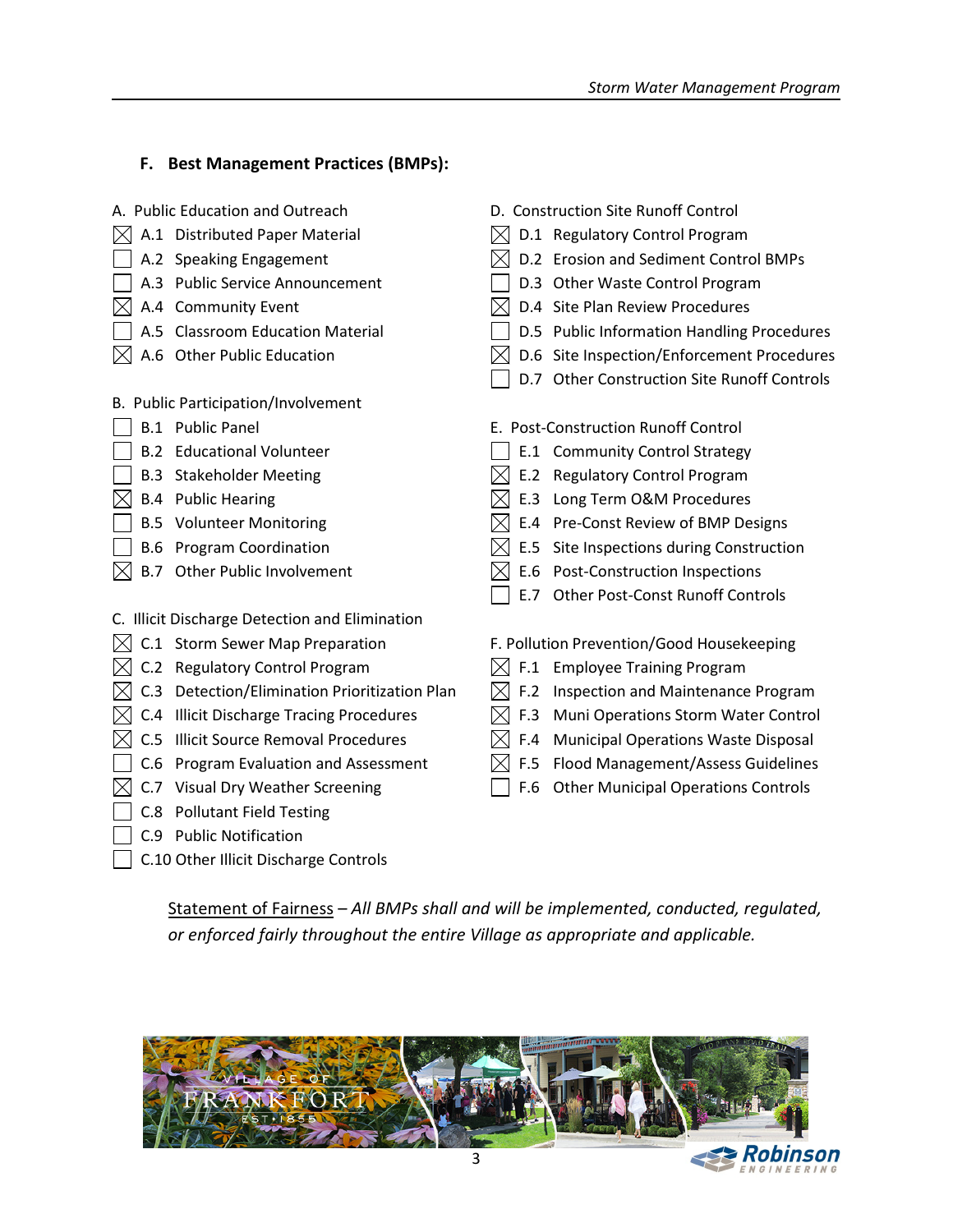# MCM 1: Public Education and Outreach

## A1: Distributed Paper Material

1. Description of BMP:

Distribute printed materials throughout the year:

- a. Pamphlets available at the Building Department reception desk: "After the Storm" by USEPA.
- b. Newsletter articles on stormwater pollution awareness.
- 2. Target Audience: Village residents and business owners
- 3. Measurable Goals:
	- Quantity of articles
	- Frequency of distribution
	- Public awareness
	- Reduced pollutants
- 4. Schedule:
	- a. Ongoing.
	- b. Newsletter articles one to two times per year.

## A4: Community Event

- 1. Description of BMP:
	- a. Earth Day program (trash and debris cleanup throughout the Village).
	- b. Student Government Day (tour of Frankfort Prairie Park).
- 2. Target Audience: Village residents and students
- 3. Measurable Goals:
	- Debris collected (30-60 cubic yards of trash per year)
	- Number of participants
	- Improved awareness
	- Reduced pollutants

- a. Earth Day activities are conducted in April each year.
- b. Student Government Day occurs in the spring each year.

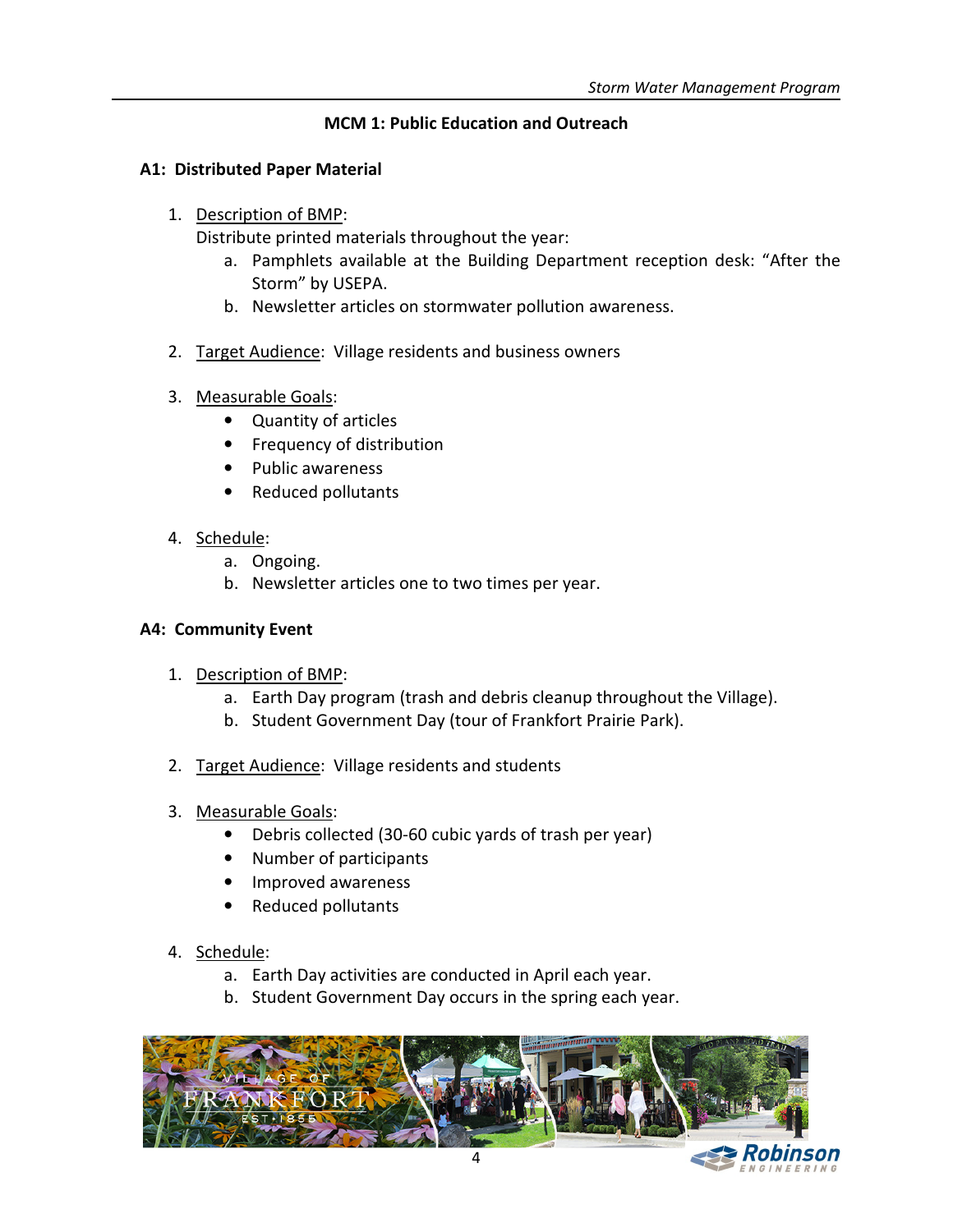# A6: Other Public Education (Website)

1. Description of BMP:

The Village website will include the Village's Notice of Intent (NOI) for the ILR40 permit renewal, Annual Reports (commencing with 2016) and the Stormwater Management Program (SWMP).

- 2. Target Audience: Village residents and business owners
- 3. Measurable Goals:
	- Website hits and usage
	- Public awareness
	- Reduced pollutants
- 4. Schedule: Ongoing/To be used throughout the year

## MCM 2: Public Participation and Involvement

## B4: Public Hearing (Meeting)

- 1. Description of BMP: Village will hold an annual MS4 informational public meeting.
- 2. Target Audience: Village residents, business owners and Board Members

## 3. Measurable Goals:

- Number of participants
- Public questions
- Public awareness
- Meeting agendas and minutes
- 4. Schedule: Hold public meetings annually.

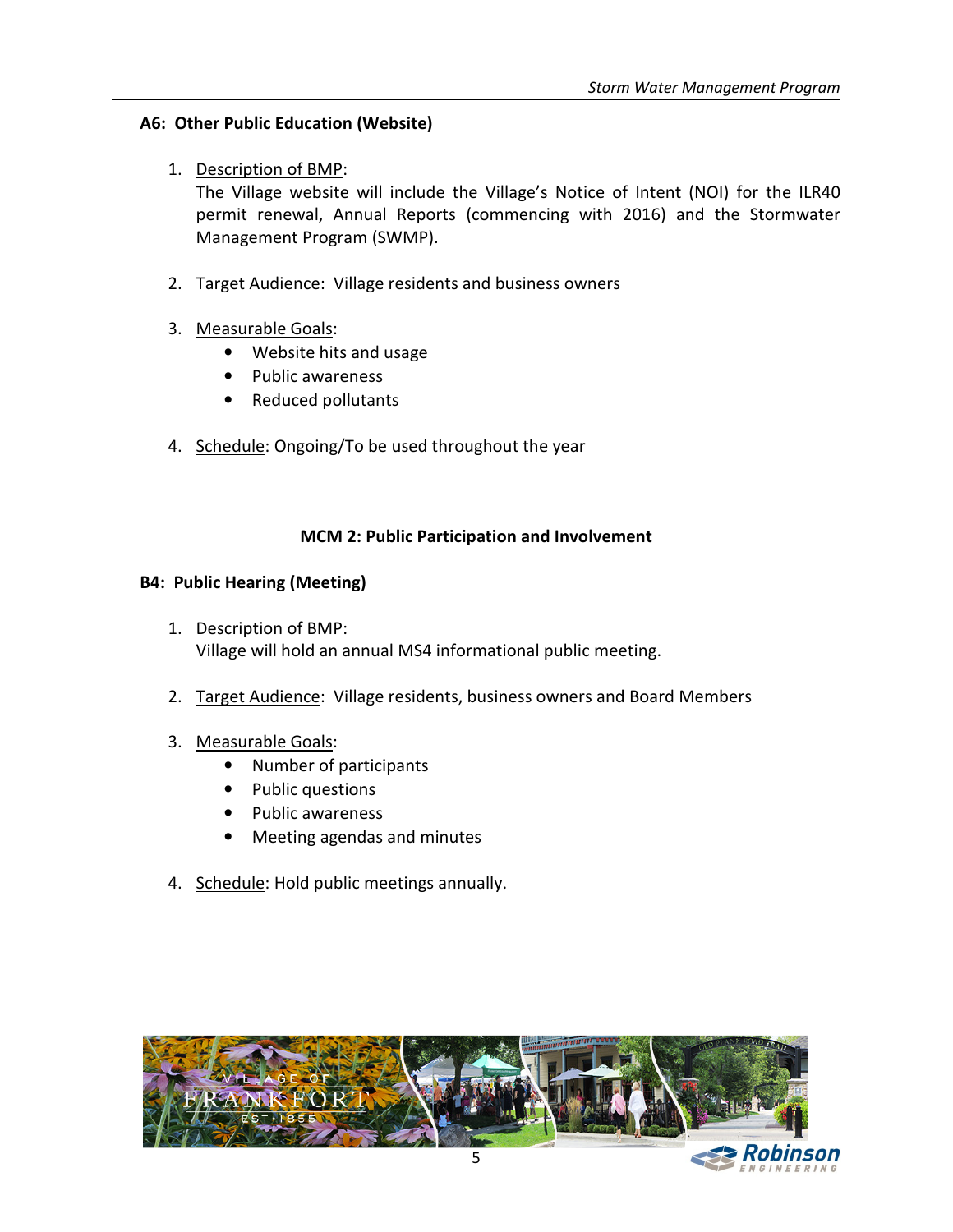## B7: Other Public Involvement

## 1. Description of BMP:

- a. Earth Day program (trash and debris cleanup throughout the Village).
- b. Student Government Day (tour of Frankfort Prairie Park).
- c. Hotline is available for residents to call and discuss concerns related to stormwater.
- d. Meetings with HOAs to discuss various topics, including stormwater.
- e. Adopt-A-Road (Knights of Columbus)
- 2. Target Audience: Village residents and business owners
- 3. Measurable Goals:
	- Number of participants
	- Improved awareness
	- Reduced pollutants
	- Meeting notes/minutes
	- Records from phone calls/documentation of follow-up (if needed)
	- Items collected (cubic yards of trash)
	- Debris reduction
- 4. Schedule:
	- a. Earth Day activities are conducted in April each year
	- b. Student Government Day occurs in the spring each year
	- c. Used as needed
	- d. Meetings with HOAs occur in February each year
	- e. Ongoing

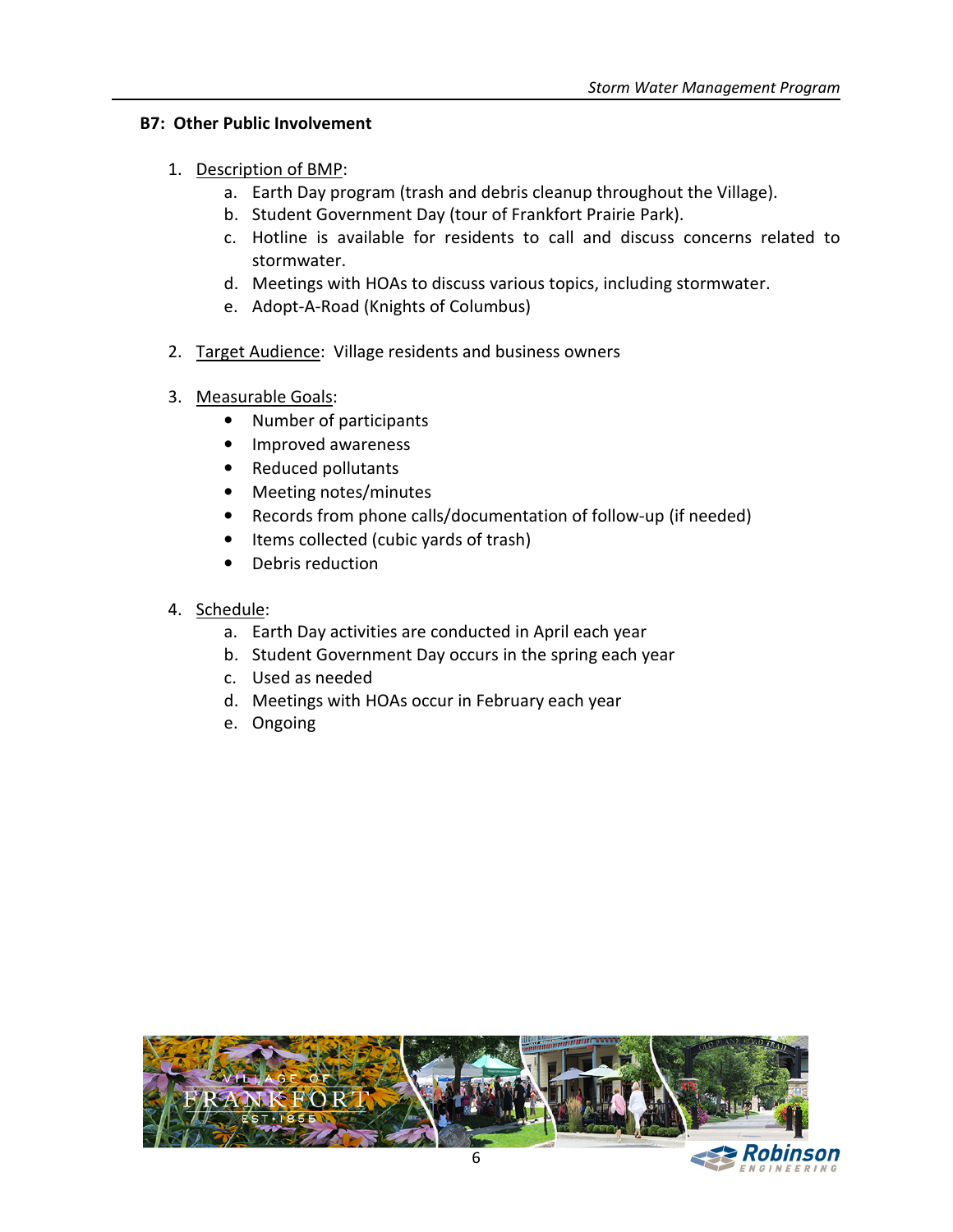# MCM 3: Illicit Discharge Detention and Elimination

## C1: Storm Sewer Map Preparation

1. Description of BMP:

The Village will periodically evaluate and update its Storm Sewer map as needed to reflect new development and/or Village projects. The map is GIS-based and is reviewed annually for potential updates as needed or as new development and other Village projects occur. The map is used as a source for locating or obtaining information concerning outfalls, storm sewers, or storm structures. The outfalls will be numbered and storm sizes will be included in the next update.

- 2. Measurable Goals:
	- Review and update annually (or as needed)
	- Storm sewer and structures added
- 3. Schedule:
	- a. Review the map annually, compile list of needs and files for updates.
	- b. As budget allows, the map is updated as soon as is practicable.
	- c. Map will be reprinted as needed.

# C2: Regulatory Control Program (Ordinance)

## 1. Description of BMP:

The Village has an ordinance in place prohibiting dumping and related language for handing violations. The Village will also follow the guidance of the Center for Watershed Protection (CWP) Guidance Manual in the event more specific procedures are needed. Enforce current ordinances.

- 2. Measurable Goals:
	- Ordinance effectiveness
	- Current applicability

- a. The Regulatory Control Program will be enforced throughout the year.
- b. Review the regulatory program and ordinance adequacy in the third year of the permitting cycle for possible ordinance updates (2018-2019).

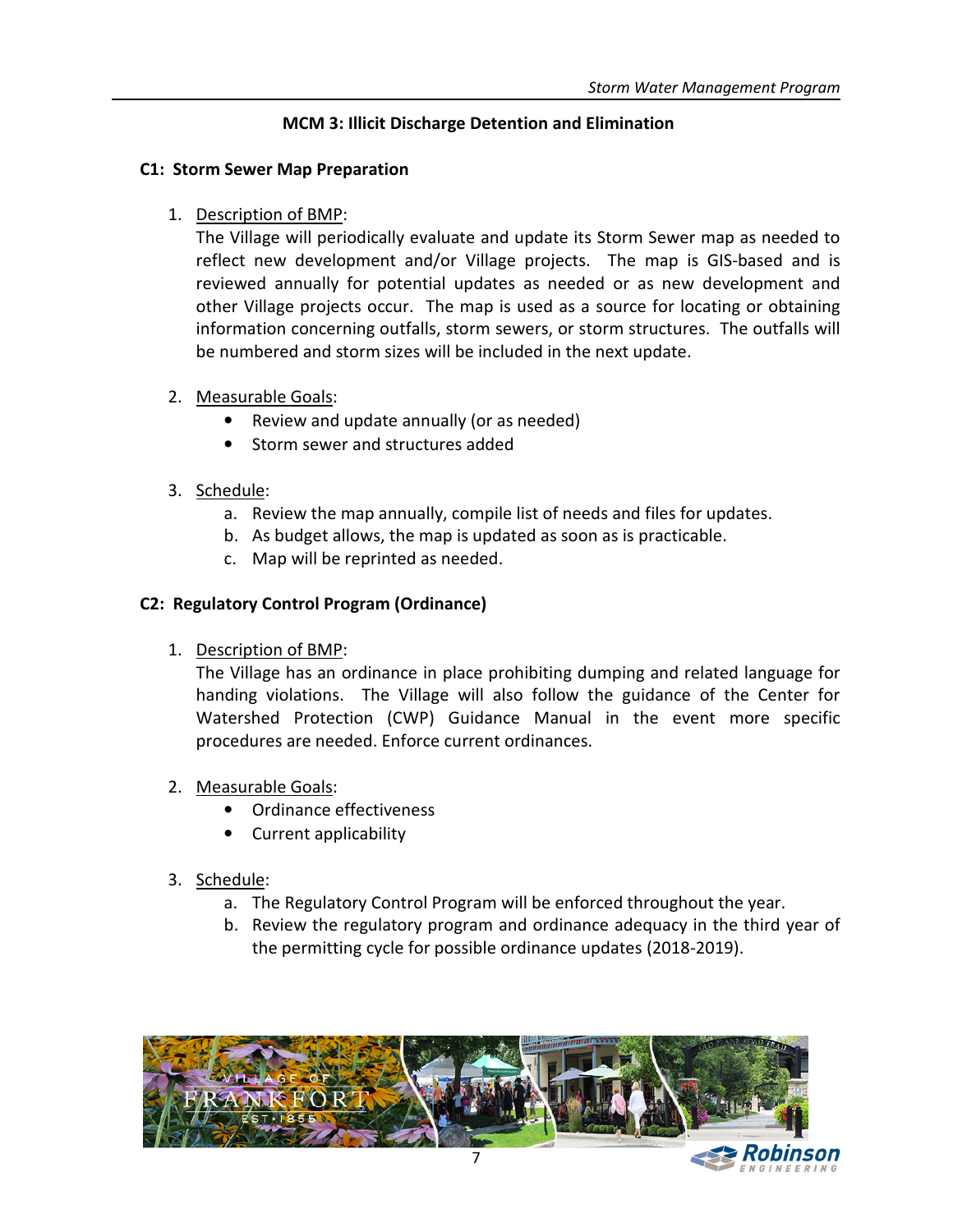## C3: Detection/Elimination Prioritization Plan

## 1. Description of BMP:

Following the Visual Dry Weather Screening, use the CWP Guidance Manual to prioritize detection and elimination of any discovered illicit discharges.

## 2. Measurable Goals:

- Procedures effectiveness
- Current applicability
- Reduced pollutants
- Removal of any illicit discharges

#### 3. Schedule:

- a. Used as needed.
- b. Ongoing enforcement.

## C4: Illicit Discharge Tracing Procedures

1. Description of BMP:

Following the Visual Dry Weather Screening, use the CWP Guidance Manual for tracing procedures of any discovered illicit discharges as needed.

#### 2. Measurable Goals:

- Procedures effectiveness
- Current applicability
- Reduced pollutants
- Removal of any illicit discharges

- a. Used as needed.
- b. Ongoing enforcement.

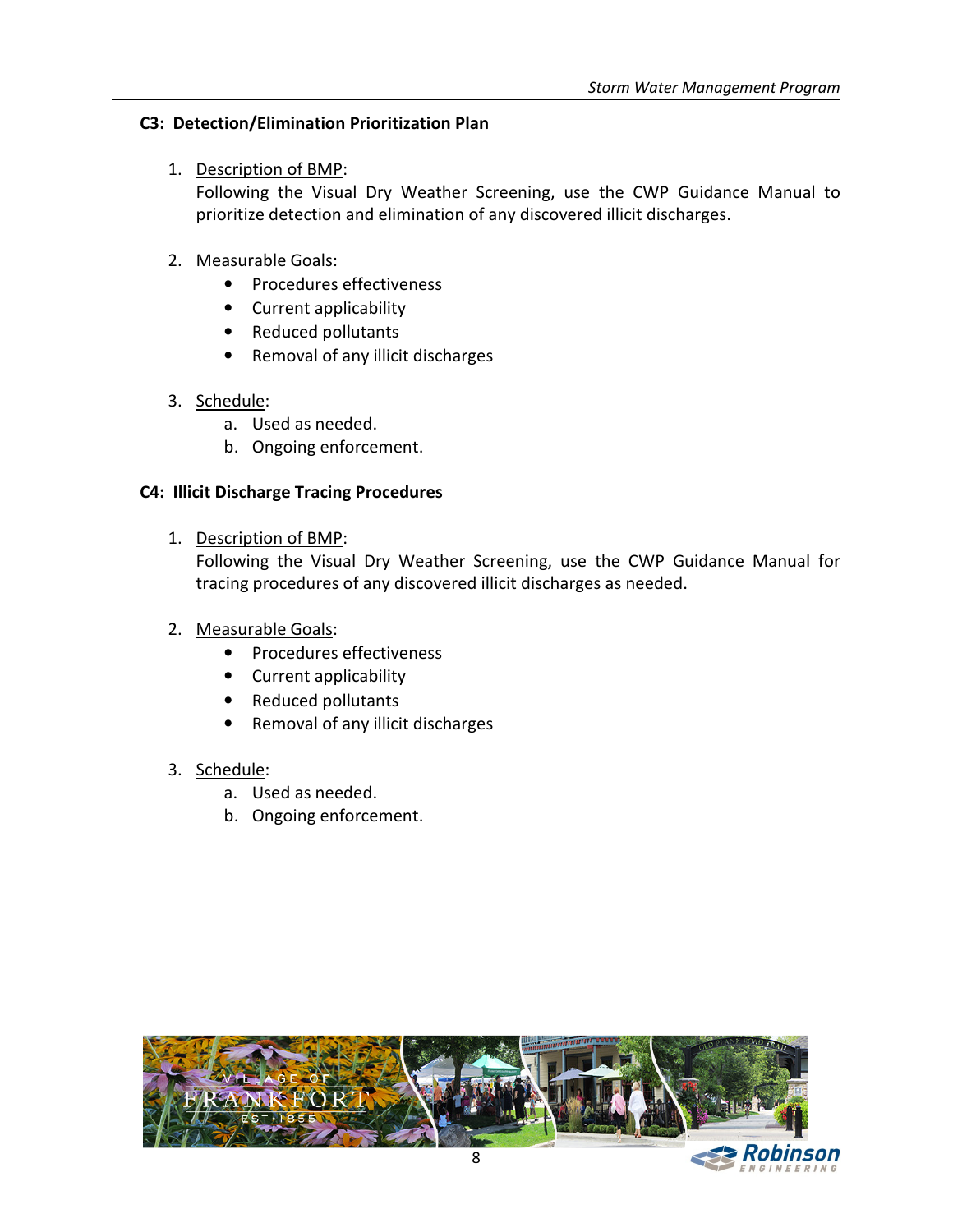# C5: Illicit Source Removal Procedures

# 1. Description of BMP:

Following the Visual Dry Weather Screening and Tracing, use the CWP Guidance Manual for source removal procedures of any discovered illicit discharges as needed.

## 2. Measurable Goals:

- Procedures effectiveness
- Current applicability
- Reduced pollutants
- Removal of any illicit discharges

# 3. Schedule:

- a. Used as needed.
- b. Ongoing enforcement.

# C7: Visual Dry Weather Screening (Outfall Inspections)

1. Description of BMP:

The dry weather screening program will consist of inspecting outfalls and logging the results on an appropriate inspection form. Inspections shall take place no sooner than 72 hours after a rain event. Photos of the outfalls may be taken. Priority outfalls will be inspected at least annually. Any discovered illicit discharges will flag the particular outfall for follow-up tracing and removal procedures.

## 2. Measurable Goals:

- Clean/cleaner outfalls
- Reduced illicit discharges/pollutants
- 3. Schedule:
	- a. Perform inspections in dry weather times throughout the year, but primarily in the warm weather months no sooner than 72 hours after a rain event.
	- b. Priority outfalls to be inspected at least annually.

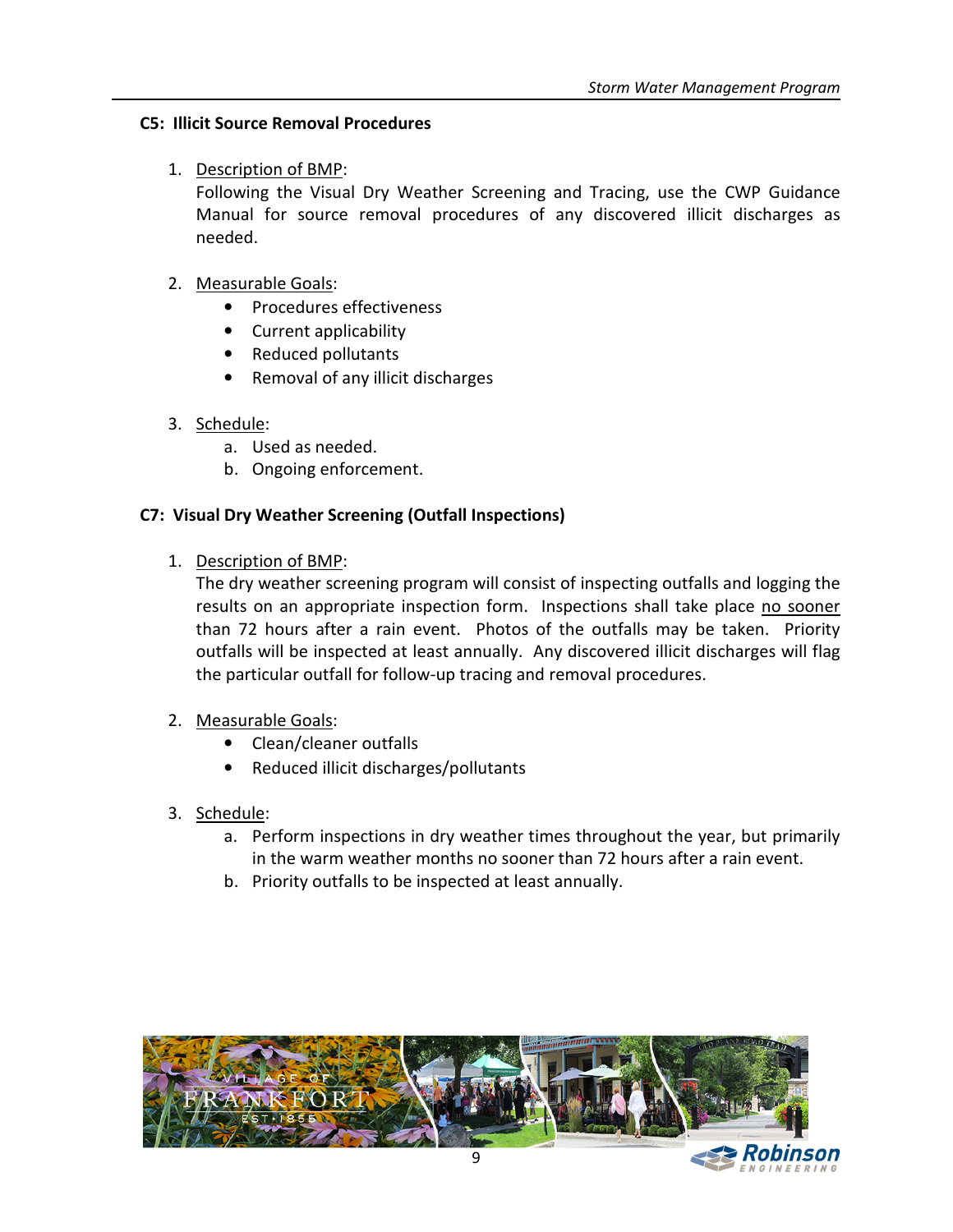# MCM 4: Construction Site Runoff Control

## D1: Regulatory Control Program (Erosion and Sediment Control Ordinance)

1. Description of BMP:

The Village has Ordinances and Design Standards in place for construction site runoff control. These ordinances are enforced on all construction projects by developers and/or the Village.

## 2. Measurable Goals:

- Ordinance enforcement through the plan review process.
- Reduced soil erosion and sediment.

## 3. Schedule:

- a. Ongoing enforcement.
- b. Periodic review of ordinance effectiveness and applicability.

#### D2: Erosion and Sediment Control BMPs

1. Description of BMP:

The Village will enforce installation and maintenance of erosion and sediment control BMP's for construction projects. Erosion and Sediment Control BMP's are required as part of the plan review process.

#### 2. Measurable Goals:

- Ordinance enforcement through the plan review process.
- Reduced soil erosion and sediment.

- a. Ongoing enforcement.
- b. Periodic review of ordinance effectiveness and applicability.

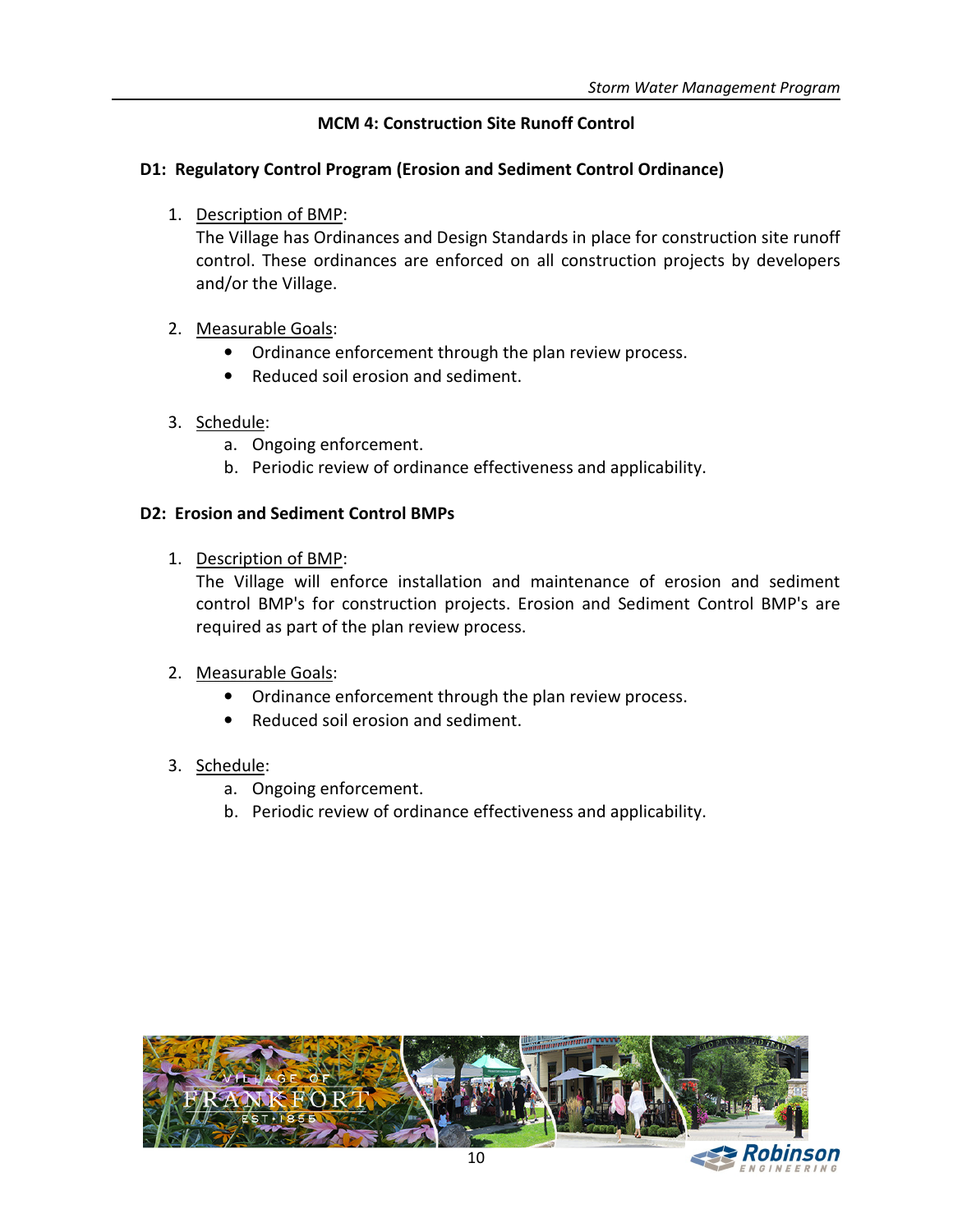## D4: Site Plan Review Procedures

## 1. Description of BMP:

The Village has a procedure in place for development applications and plan reviews which will continue on an as needed basis. Reviews are done by Village Staff and/or engineering consultants, especially regarding stormwater and erosion and sediment control measures. Projects over one acre will continue to be required to submit a Notice of Intent (NOI) prior to construction. A signed SWPPP is required prior to allowing contractors to commence construction.

# 2. Measurable Goals:

- Ordinance enforcement through the plan review process.
- Reduced soil erosion and sediment.

# 3. Schedule:

- a. Ongoing enforcement.
- b. Periodic review of ordinance effectiveness and applicability.

# D6: Site Inspection/Enforcement Procedures

1. Description of BMP:

Weekly inspection reports will continue to be required from developers of active projects. Periodic or surprise audit inspections are conducted by the Village as needed. The inspections are documented on appropriate forms. Developers will be informed of any noted deficiencies in their site's erosion and sediment control measures. Enforcement measures to achieve compliance include notification of deficiencies and stop work orders.

- 2. Measurable Goals:
	- Inspection forms in developer's files.
	- Ordinance enforcement.
	- Reduced soil erosion and sediment.

- a. Ongoing enforcement.
- b. Developer is responsible for conducting inspections weekly and after 0.5" or greater rain events.
- c. Periodic inspections will be conducted by the Village as deemed necessary depending on level of activity at a site and on weather conditions.

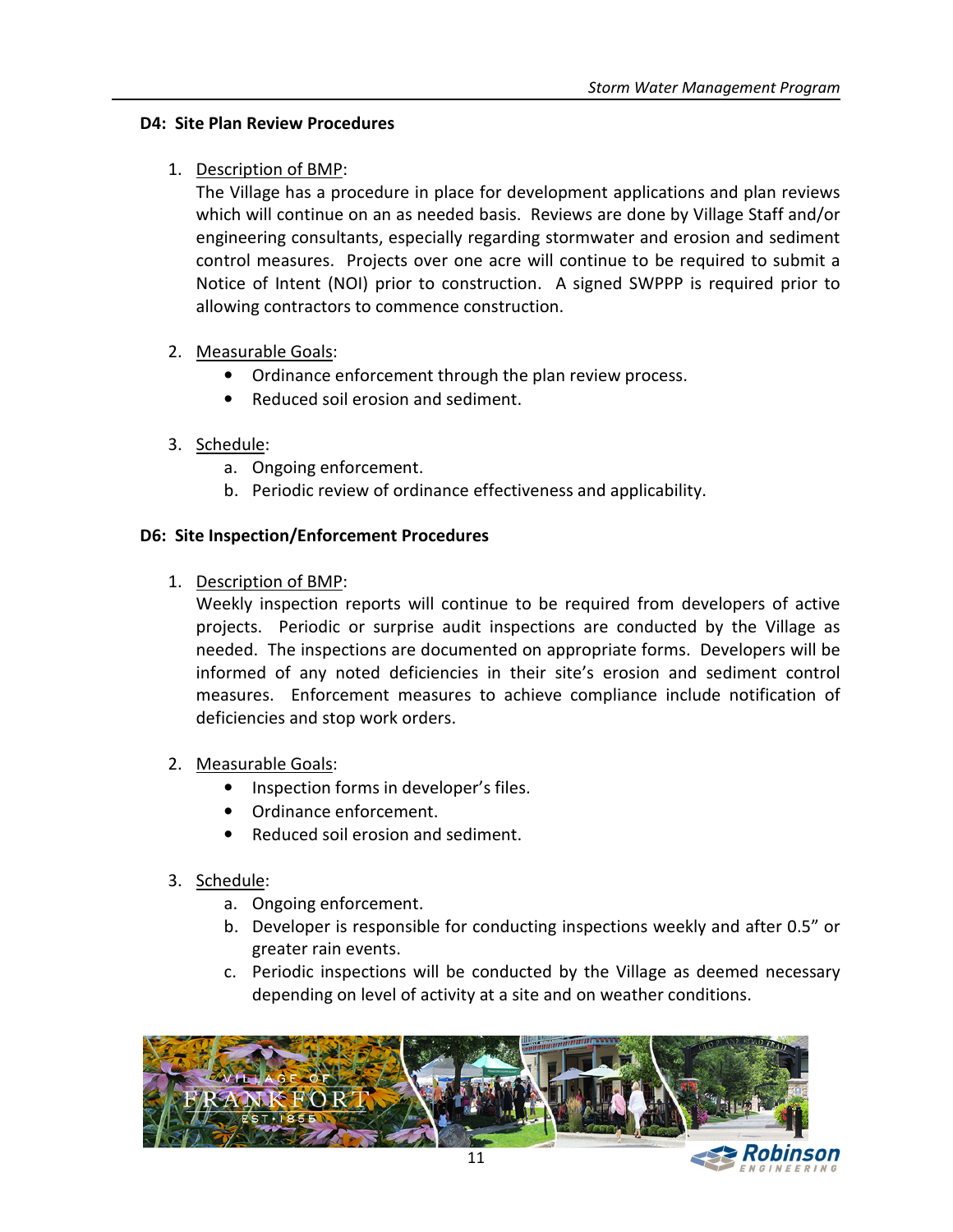# MCM 5: Post-Construction Runoff Control

## E2: Regulatory Control Program (Post Construction Runoff Control Ordinance)

1. Description of BMP:

The Village has various ordinances in place for post-construction site runoff control. These ordinances will be enforced on all construction projects by developers and/or the Village.

# 2. Measurable Goals:

- Ordinance enforcement.
- Reduced soil erosion and sediment.
- 3. Schedule:
	- a. Ongoing enforcement.
	- b. Periodic review of ordinance effectiveness and applicability.

## E3: Long Term O&M Procedures

1. Description of BMP:

Post construction runoff control that includes O&M procedures is required where applicable and enforced during the plan review process. Erosion and sediment control ordinances are enforced.

## 2. Measurable Goals:

- Ordinance enforcement.
- Reduced soil erosion and sediment.

- a. Ongoing enforcement.
- b. Periodic review of ordinance effectiveness and applicability.

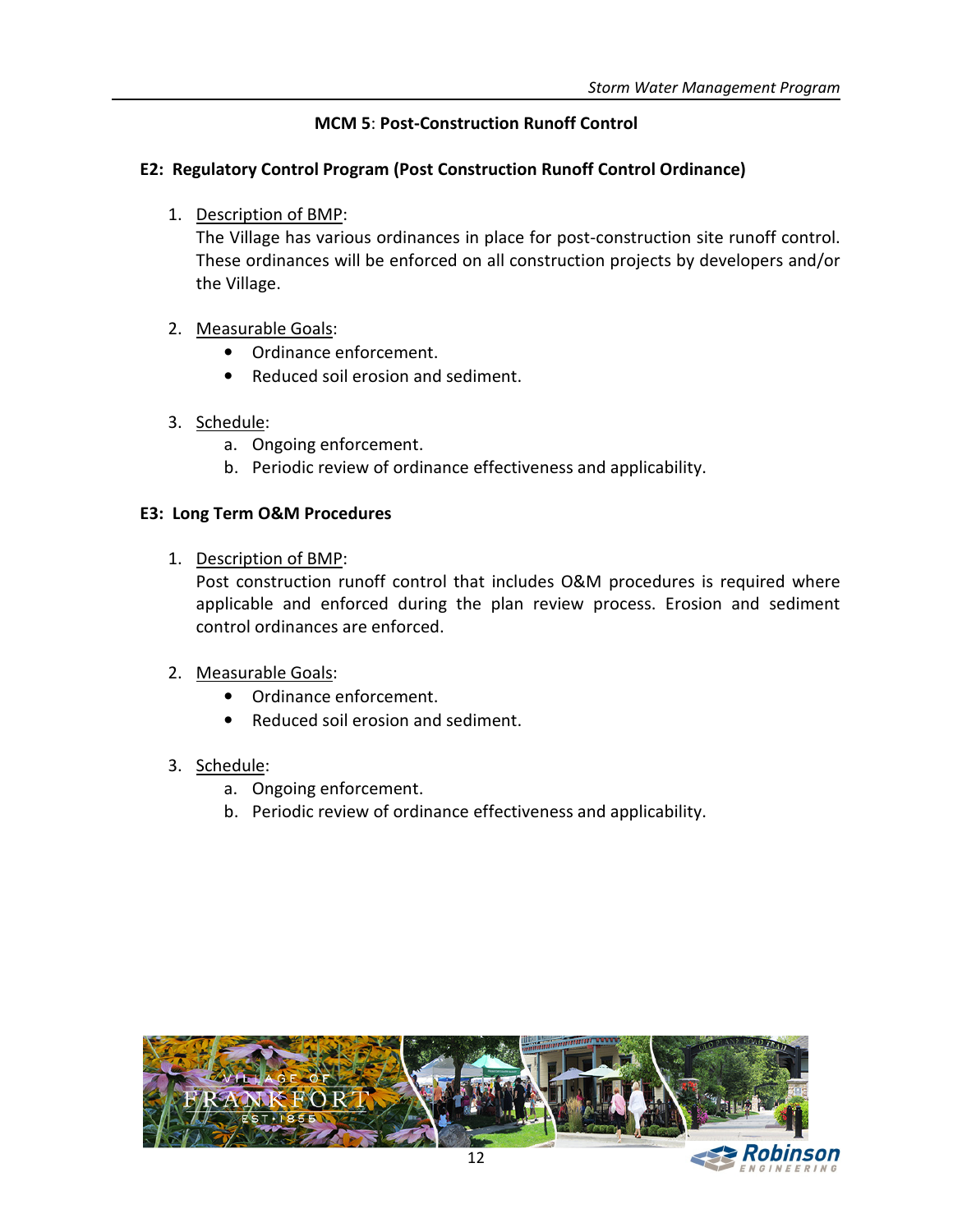## E4: Pre-Construction Review of BMP Designs

1. Description of BMP:

Pre-construction review of BMP designs handled during the development and site plan review processes.

## 2. Measurable Goals:

- Ordinance enforcement.
- Reduced soil erosion and sediment.
- 3. Schedule:
	- a. Ongoing enforcement.
	- b. Periodic review of ordinance effectiveness and applicability.

#### E5: Site Inspections During Construction

1. Description of BMP:

Weekly inspection reports will continue to be required from developers of active projects. Periodic or surprise audit inspections are conducted by the Village as needed. The inspections are documented on appropriate forms. Developers will be informed of any noted deficiencies in their site's erosion and sediment control measures. Enforcement measures to achieve compliance include notification of deficiencies and stop work orders.

- 2. Measurable Goals:
	- Inspection forms in developer's files.
	- Ordinance enforcement.
	- Reduced soil erosion and sediment.
- 3. Schedule:
	- a. Ongoing enforcement.
	- b. Developer is responsible for conducting inspections weekly and after 0.5" or greater rain events.
	- c. Periodic inspections will be conducted by the Village as deemed necessary depending on level of activity at a site and on weather conditions.

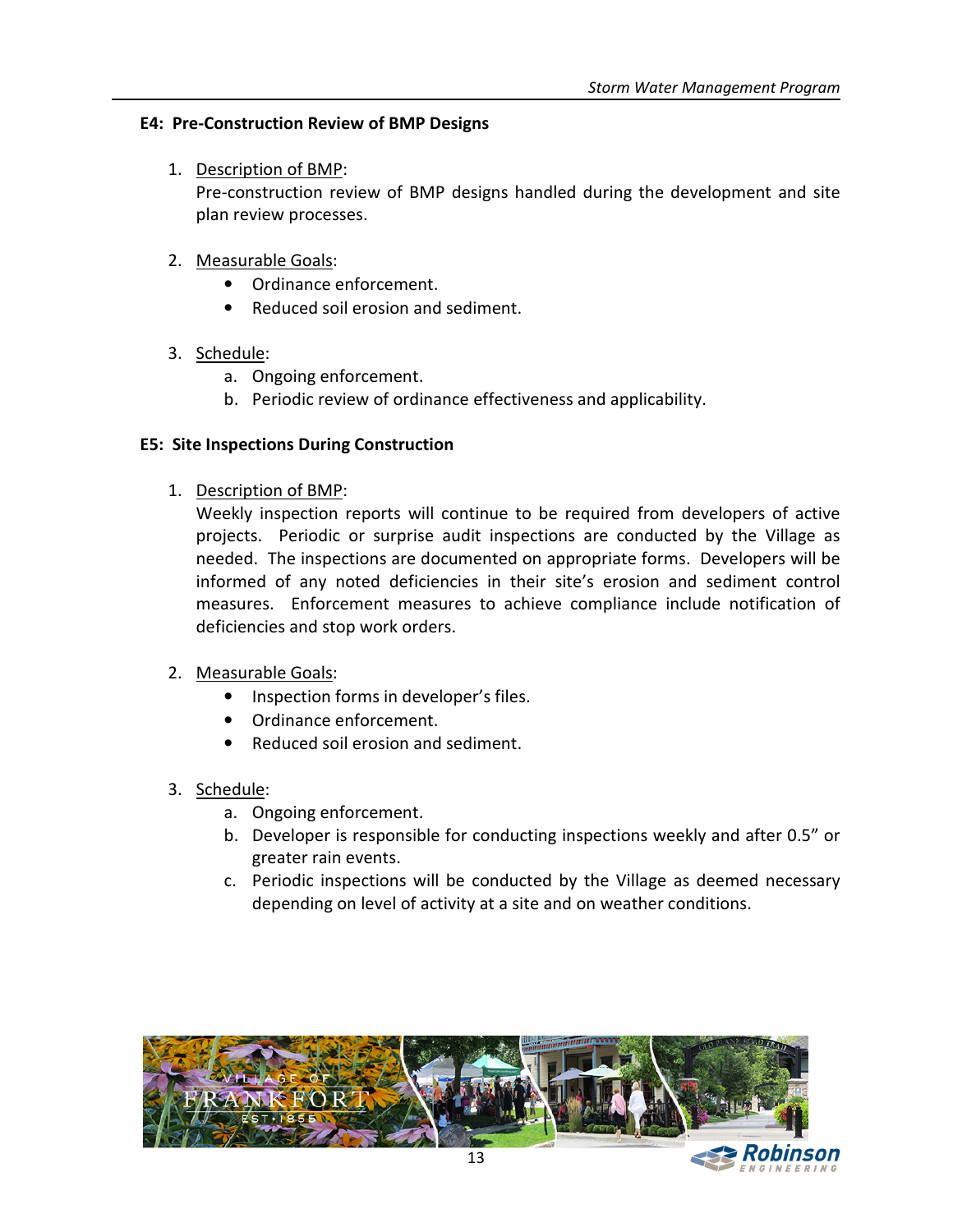## E6: Post-Construction Inspections

# 1. Description of BMP:

Enforce and perform final and periodic post-construction inspections. This may include inspections of existing detention basins, drainage structures, culverts, overland flood routes, or other major drainage features on an as needed basis.

# 2. Measurable Goals:

- Ordinance enforcement
- Reduced soil erosion and sediment

# 3. Schedule:

- a. Ongoing enforcement.
- b. Inspections of existing drainage facilities, structures, and conveyance paths or mechanisms on an as needed basis throughout the year.

# MCM 6: Pollution Prevention and Good Housekeeping

# F1: Employee Training Program

## 1. Description of BMP:

Train employees on how to better prevent pollution through their every day tasks and throughout the Village. Training may include public works aspects including stormwater management, salt spreading, spill protection, proper disposal of oil and debris, catch basin cleaning, and storm sewer inspection and jetting. Training will be completed either formally or informally at the local level and/or through an outsourced company.

## 2. Measurable Goals:

- Informed staff
- Agendas from Staff Meetings
- Reduced pollutants

# 3. Schedule:

a. At least once a year

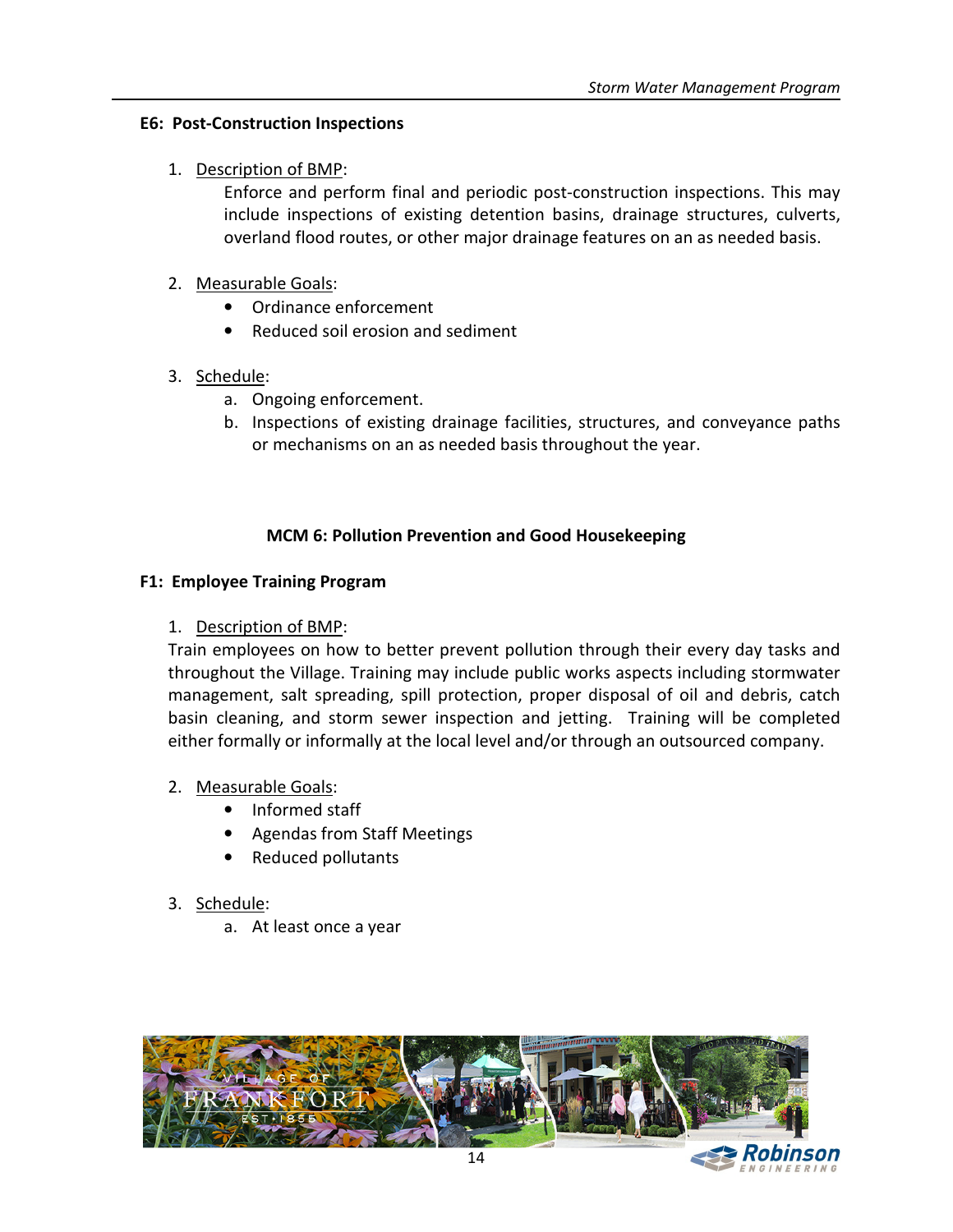# F2: Inspection and Maintenance Program

# 1. Description of BMP:

Maintenance will be performed throughout the Village on various infrastructure to reduce floatables and other pollutants within the downstream waterways. Conduct street sweeping; inspect, clean, and repair sewers, inlets/catch basins, culverts, ditches, and swales; perform detention basins inspections and maintenance; branch and leaf collection; conduct lawn maintenance as needed.

# 2. Measurable Goals:

- Keep Village systems in top operating condition.
- Reduced pollutants or contaminants.
- 3. Schedule: Ongoing and as needed:
	- a. Street-sweeping performed three times per year during the seasonal months (typically April through October)
	- b. Inlets/Catch Basins will be inspected and maintained as needed throughout the year – needed repairs may be performed in-house or by contractor. Catch basins will be cleaned once every 2-3 years.
	- c. Storm sewers will be inspected and cleaned or jetted on an as needed basis throughout the year – significant maintenance issues may not be able to be repaired immediately and may require special budgeting and scheduling depending on severity and impacts to drainage. All materials vacuumed from sewers and structures are picked up by Nu-Way.
	- d. Detention ponds/basins Village-owned detention basins will be inspected periodically (every 2-3 years) and maintained as needed – debris will be cleared from outlets as necessary to promote proper drainage. Other detention basins will be similarly inspected and maintained if proper easements allow for Village access.
	- e. Culverts if under Village control, will be inspected and debris removed as needed
	- f. Ditch, swale or creek cleaning will be inspected and cleaned as needed on an annual basis
	- g. Branch collection various times April through October and after storms
	- h. Leaf collection various times October through December.
	- i. Lawn maintenance cut and trim vegetation; remove landscape materials.
	- j. Fertilizer and pesticide application contracted out to Tru-green.
	- k. Deicing materials Village has two salt domes.

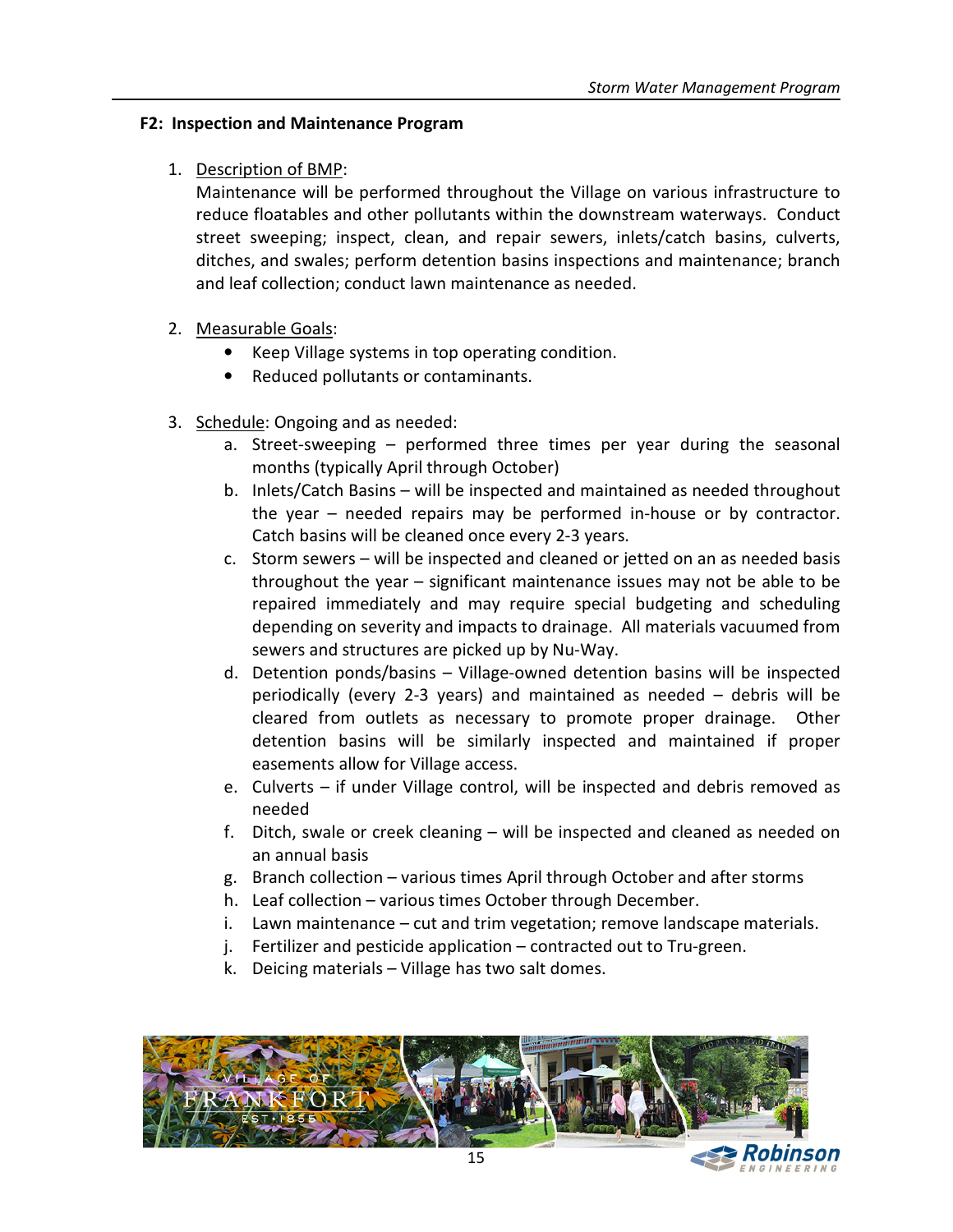# F3: Municipal Operations Storm Water Control

# 1. Description of BMP:

The BMPs for municipal operations for stormwater control will be reviewed for effectiveness and audited for compliance with the program. Revisions will be made as necessary. Typical municipal operations will continue to adhere to established and known stormwater control measures.

# 2. Measurable Goals:

- Program effectiveness
- Program compliance
- Reduced pollutants or contaminants
- 3. Schedule: Ongoing

# F4: Municipal Operations Waste Disposal

1. Description of BMP:

The BMPs for municipal operations for waste control will be reviewed for effectiveness and audited for compliance with the program. Revisions will be made as necessary. Typical municipal operations will continue to adhere to established and known waste disposal measures. Waste disposal is typically logged and may be handled directly by Village staff or through a contracted disposal service. Fluids such as oil and coolant from vehicle maintenance are collected and disposed of according to typical methods as mentioned above. Village contracts with Future Environmental for pick up and disposal of used oil. Double or triple basins are routinely cleaned according to typical procedures. Spilled fuel is mopped up with an absorbent product or similar material and disposed of properly.

- 2. Measurable Goals:
	- Program effectiveness
	- Program compliance
	- Reduced pollutants or contaminants
- 3. Schedule: Ongoing

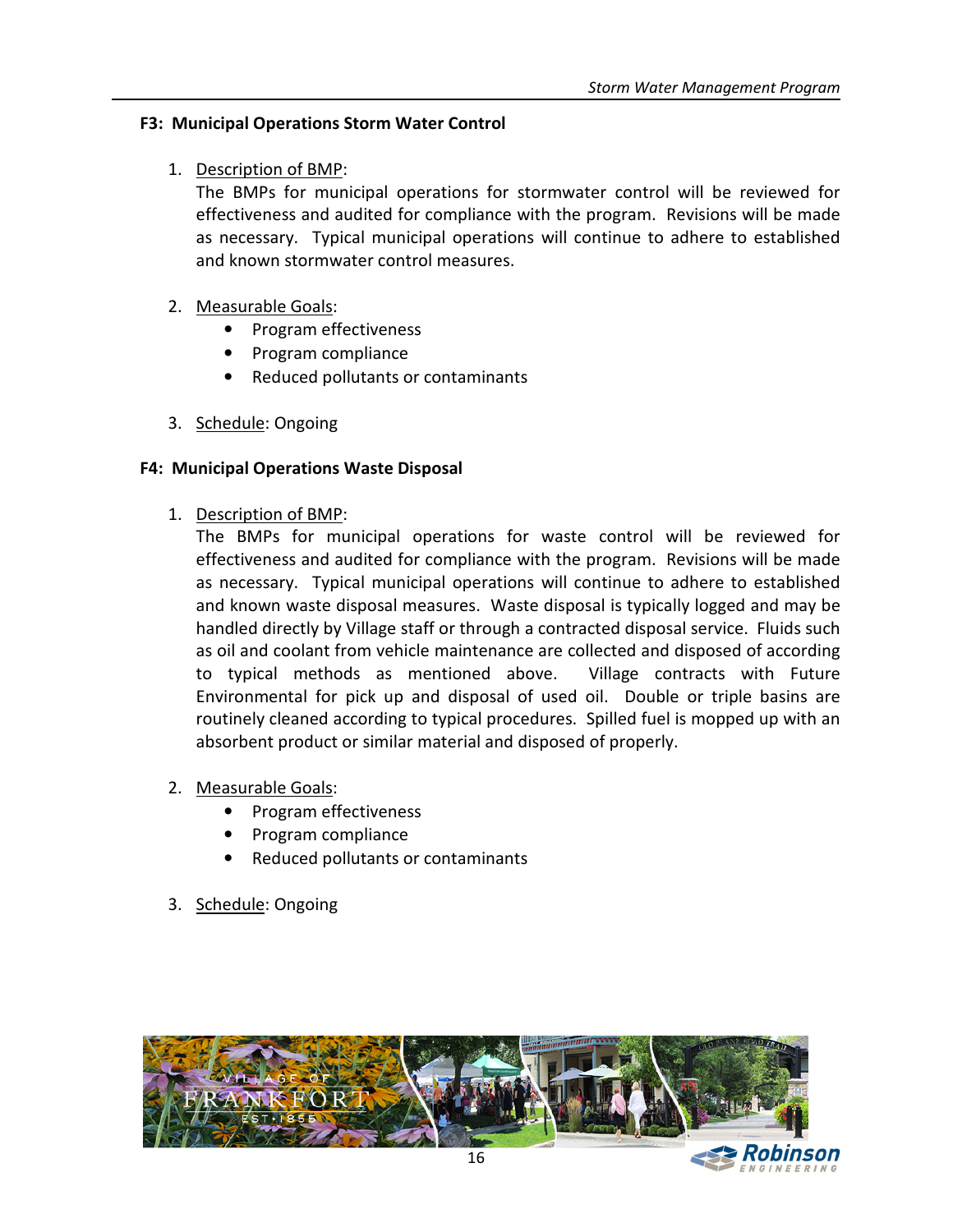# F5: Flood Management/Assessment Guidelines

1. Description of BMP:

The Village has various ordinances in place for flood management. These ordinances are enforced on all construction projects by developers and/or the Village. The Village Ordinance includes components which enforce floodplain and flood hazard regulations for any development in or near to floodplains. Development plans are reviewed for compliance with applicable ordinances and policies with regard to flood management and for compliance with IDNR-OWR and FEMA regulations. Where applicable, developers will be required to submit for and obtain a Letter of Map Revision (LOMR) from FEMA.

- 2. Measurable Goals:
	- Reduced flooding
	- Flood reduction
- 3. Schedule: Ongoing/As Needed